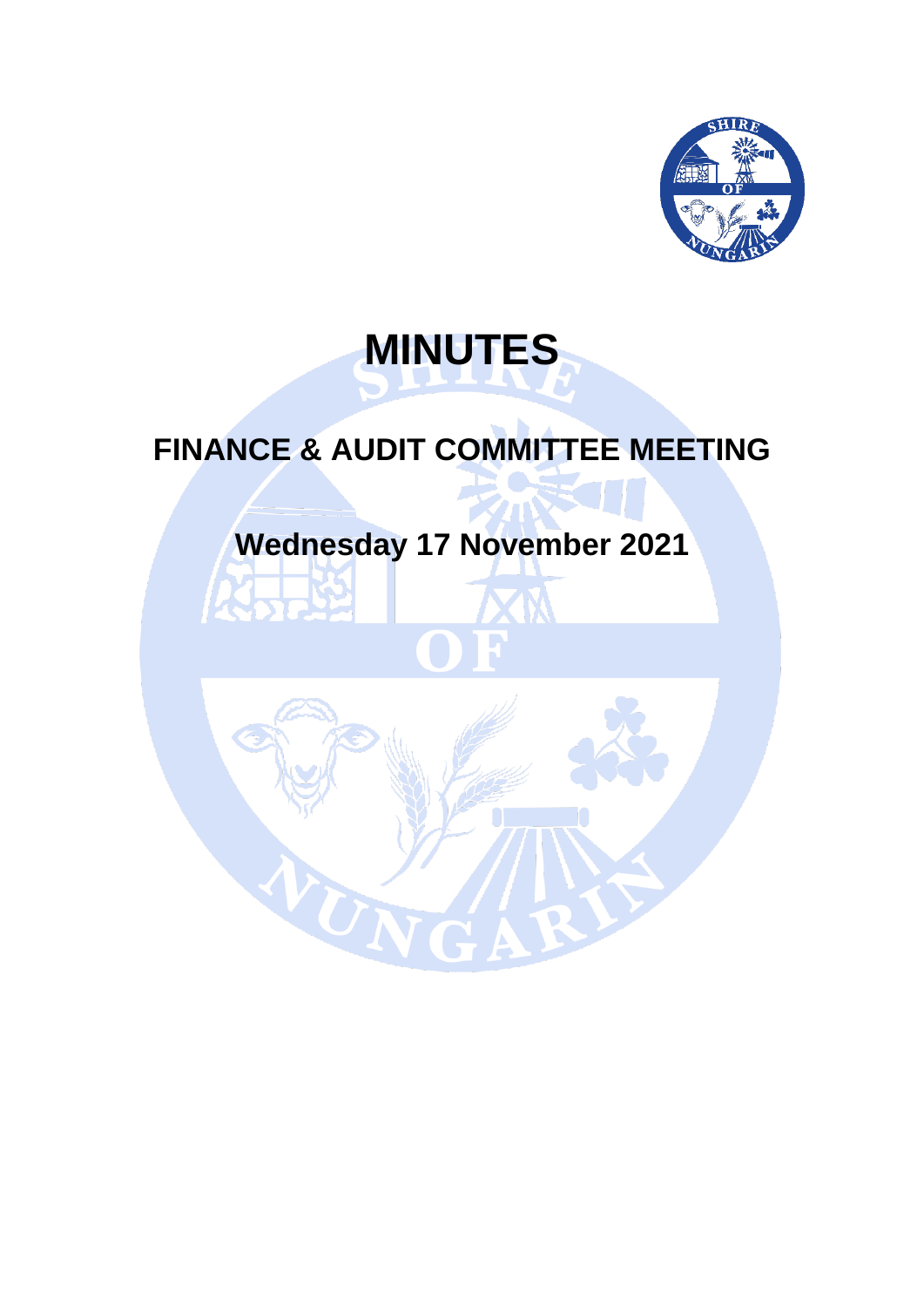## **TABLE OF CONTENTS**

| $3-$ |     |                                                                          |  |
|------|-----|--------------------------------------------------------------------------|--|
|      |     |                                                                          |  |
|      |     | 4. REPORTS OF OFFICERS <b>AND RELEASE AND RELEASE OF A SECOND ACTION</b> |  |
|      | 4.1 |                                                                          |  |
|      |     |                                                                          |  |

TN

R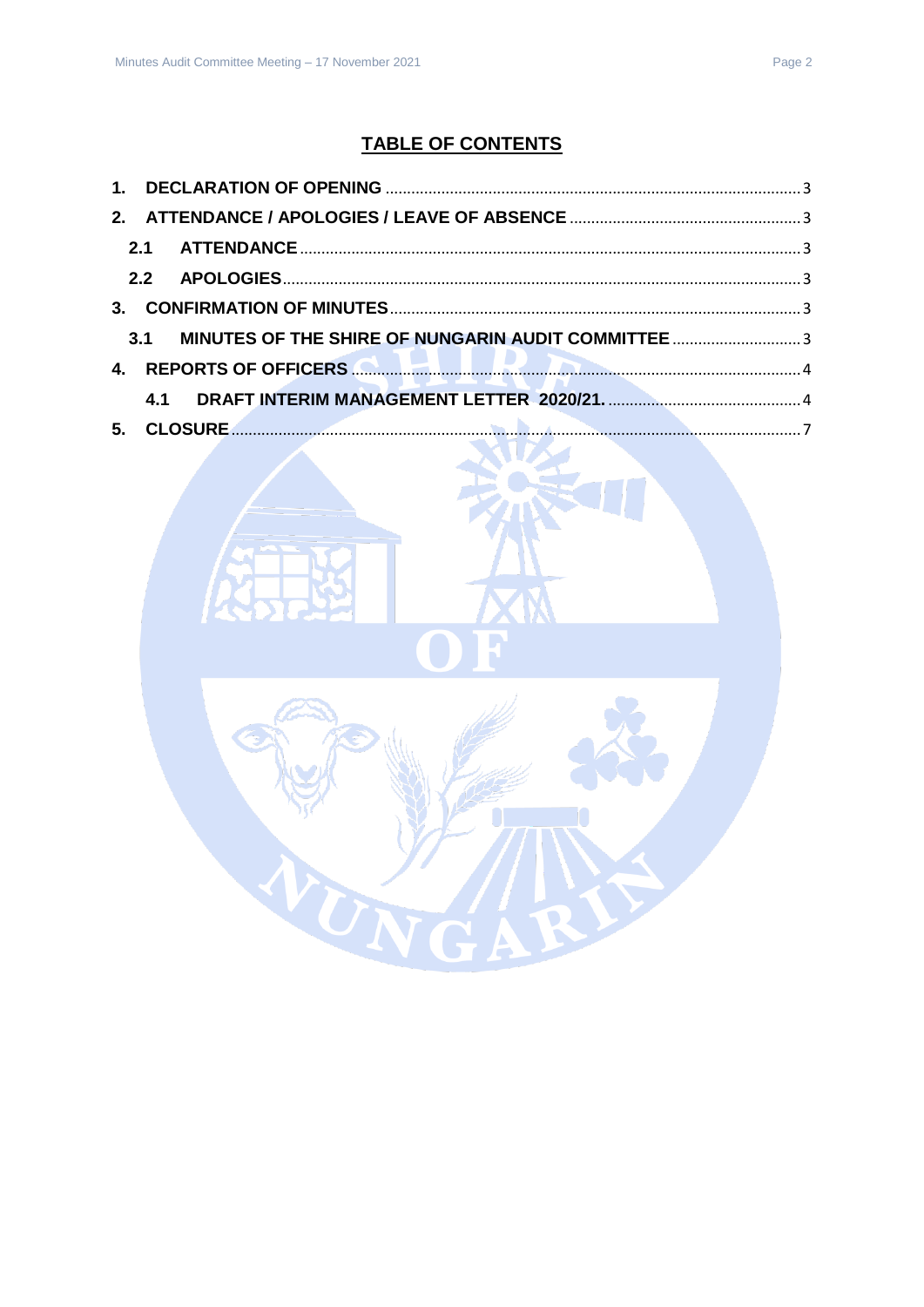## **AGENDA**

## <span id="page-2-0"></span>**1. DECLARATION OF OPENING**

The presiding member opened the meeting at 2:36 pm

## <span id="page-2-2"></span><span id="page-2-1"></span>**2. ATTENDANCE / APOLOGIES / LEAVE OF ABSENCE**

## **2.1 ATTENDANCE**

| Shire President (Chairperson) |             | Cr P de Lacy        |  |
|-------------------------------|-------------|---------------------|--|
| <b>Deputy Shire President</b> | Cr G Coumbe |                     |  |
| <b>Elected Member</b>         |             | Cr RE O'Connell     |  |
| <b>Elected Member</b>         |             | Cr K Dayman         |  |
| <b>Elected Member</b>         |             | Cr W Lee            |  |
| <b>Elected Member</b>         |             | <b>Cr M Caughey</b> |  |
| <b>Elected Member</b>         |             | <b>Cr J Davis</b>   |  |
|                               |             |                     |  |

Chief Executive Officer Mr L Long

<span id="page-2-3"></span>**2.2 APOLOGIES** Nil

## <span id="page-2-4"></span>**3. CONFIRMATION OF MINUTES**

<span id="page-2-5"></span>**3.1 MINUTES OF THE SHIRE OF NUNGARIN AUDIT COMMITTEE**

**COMMITTEE RESOLUTION 2021/11/1**

**That the Minutes of the Audit Committee held on 25 March 2021 (ATTACHMENT 3.1A, be confirmed as a true and correct record.**

**Moved: Cr RE O'Connell Seconded: Cr G Coumbe**

**CARRIED 7/0**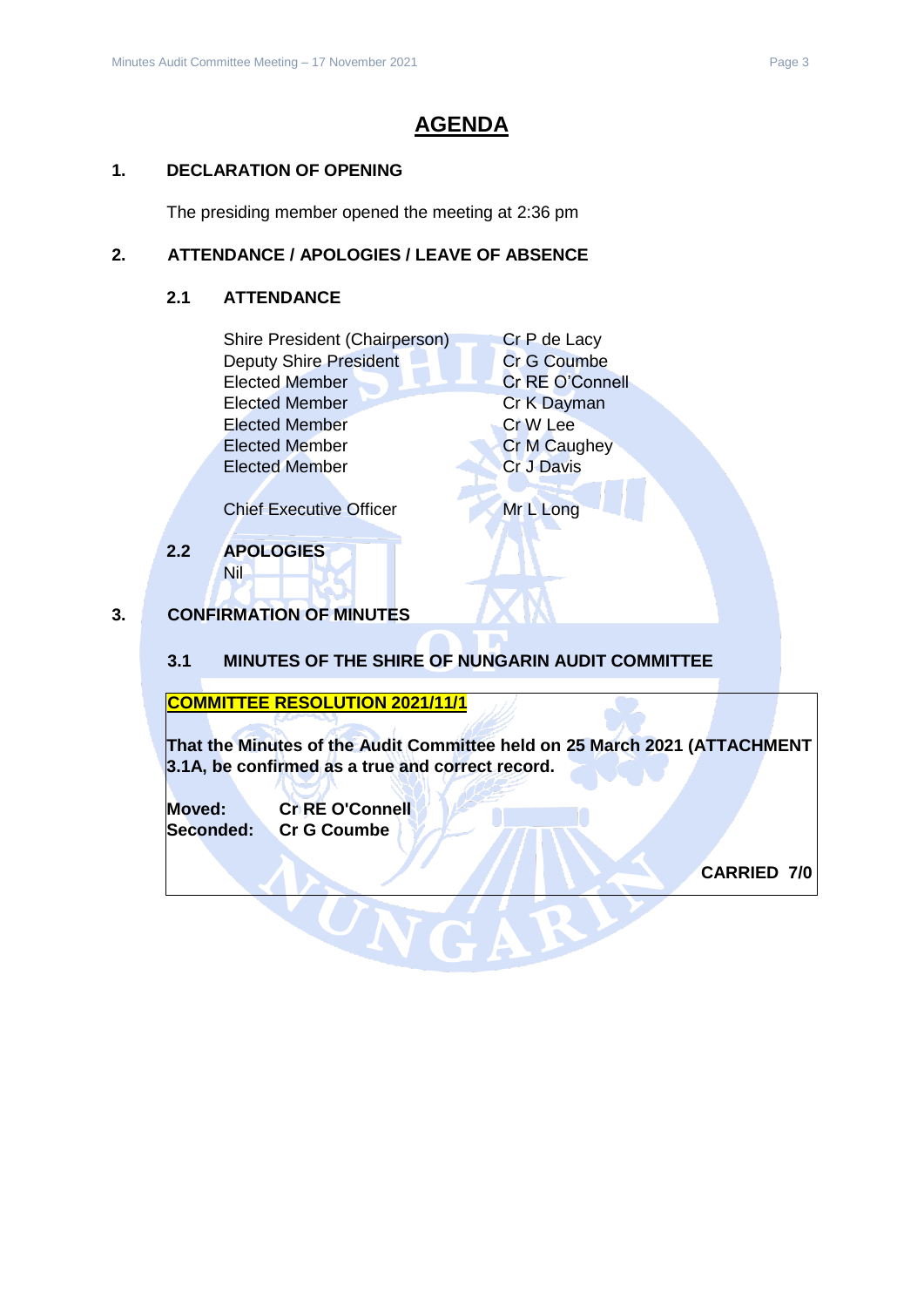## <span id="page-3-0"></span>**4. REPORTS OF OFFICERS**

<span id="page-3-1"></span>

| 4.1<br>DRAFT INTERIM MANAGEMENT LETTER 2020/21. |                                                |  |
|-------------------------------------------------|------------------------------------------------|--|
| File Ref:                                       |                                                |  |
| <b>Previous Item Ref:</b>                       | Nil                                            |  |
| <b>Applicant:</b>                               | Nil                                            |  |
| <b>Author and Title:</b>                        | Leonard Long, Chief Executive Officer          |  |
| <b>Declaration of Interest:</b>                 | Nil                                            |  |
| <b>Voting Requirements</b>                      | <b>Simple Majority</b>                         |  |
| <b>Attachment Number:</b>                       | 4.1A - Draft Interim Management Letter 2020/21 |  |

## **COMMITTEE RESOLUTION 2021/11/2**

**The Audit Committee:**

**1. Acknowledges the Draft Interim Management Letter 2020/21 attached as Attachment 4.1A.**

**Moved: Cr K Dayman**

**Seconded: Cr J Davis**

**IN BRIEF**

The Audit Committee is required to acknowledge the Draft Interim Management Letter (ATTACHMENT 4.1A) prepared by the auditors for submission to the Auditor General.

## **BACKGROUND**

The annual Council audits are done in two components, the interim audit in August / September and the main final audit in October / November each year.

## **REPORT DETAIL**

During the interim audit a number of issues which occurred prior to November 2020 were identified, these are listed and categorised as follows:

Minor

Those findings that are not of primary concern but still warrant action being taken.

1. *Employment Contract - employment contract for a recently departed staff member could not be located*.

#### Resolution:

The personal file missing is that of the previous CEO, staff have searched for the file but could not be located. To prevent this from happening again all personal files are now locked away with only the Snr Finance Officer and CEO having access. In addition, with the introduction of an electronic records keeping system all documents including contracts will be saved both electronically and in hard copy.

**CARRIED 7/0**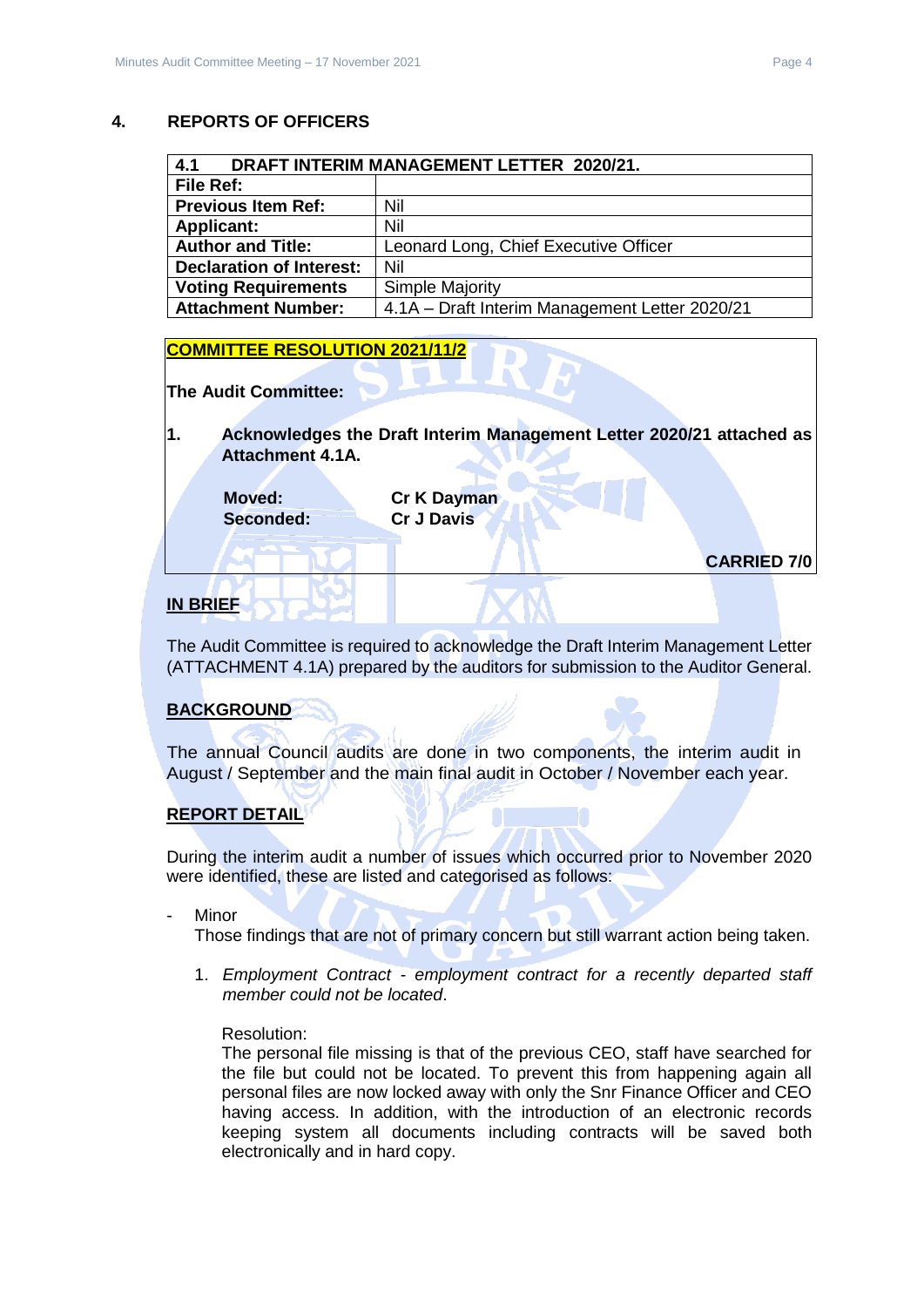The scanning of documents will be one of the duties for the new Part-Time Administration Officer.

- Moderate

Those findings which are of sufficient concern to warrant action being taken by the entity as soon as practicable.

- *1. Purchase Orders - During sample testing of payments made during the year, the following was identified:* 
	- *2 supplier invoices where we could not obtain evidence of a purchase order being raised*
	- *1 invoice where the Purchase Order raised did not include an amount and*
	- *1 purchase where the purchase order was raised after the invoice was received.*

#### Resolution:

A procedure has been implemented and all staff with authority to sign purchase orders made aware that purchase orders are required to be issued prior to invoices being received. Although allowances are made for purchase order values to be amended should the quoted amount be different to the purchase order. An example of this is where legal advice is requested a purchase order is created at the time of requesting the advice and would be amended to align with the invoice once received, as there is no way of knowing how long the advice would take to prepare and subsequently invoice amount.

2. Changes to Employee Masterfiles - During sample testing, it was noted the employee master file changes report was not generated for the pay period ending 19 August 2020 and no reports were generated for the period from 3 September 2020 until 11 November 2020.

#### Resolution:

The employee masterfiles for the above-mentioned period and prior to the above-mentioned date were not maintained. This has been rectified from 12 November 2020 and employee masterfiles have since been maintained each pay period**.**

#### Significant

Those findings where there is potentially a significant risk to the entity should the finding not be addressed by the entity promptly.

*1. Financial Management System (Synergy) - Based on our review of user access levels in the financial management system (Synergy), we noted all users have super user access.*

#### Resolution:

The list of staff on the synergy system include past staff, while they are still listed they have been made inactive. The Shire's IT consultant has advised the names cannot be deleted as that will result in files allocated to individuals no longer being accessible.

Currently the only active staff (x4) are super users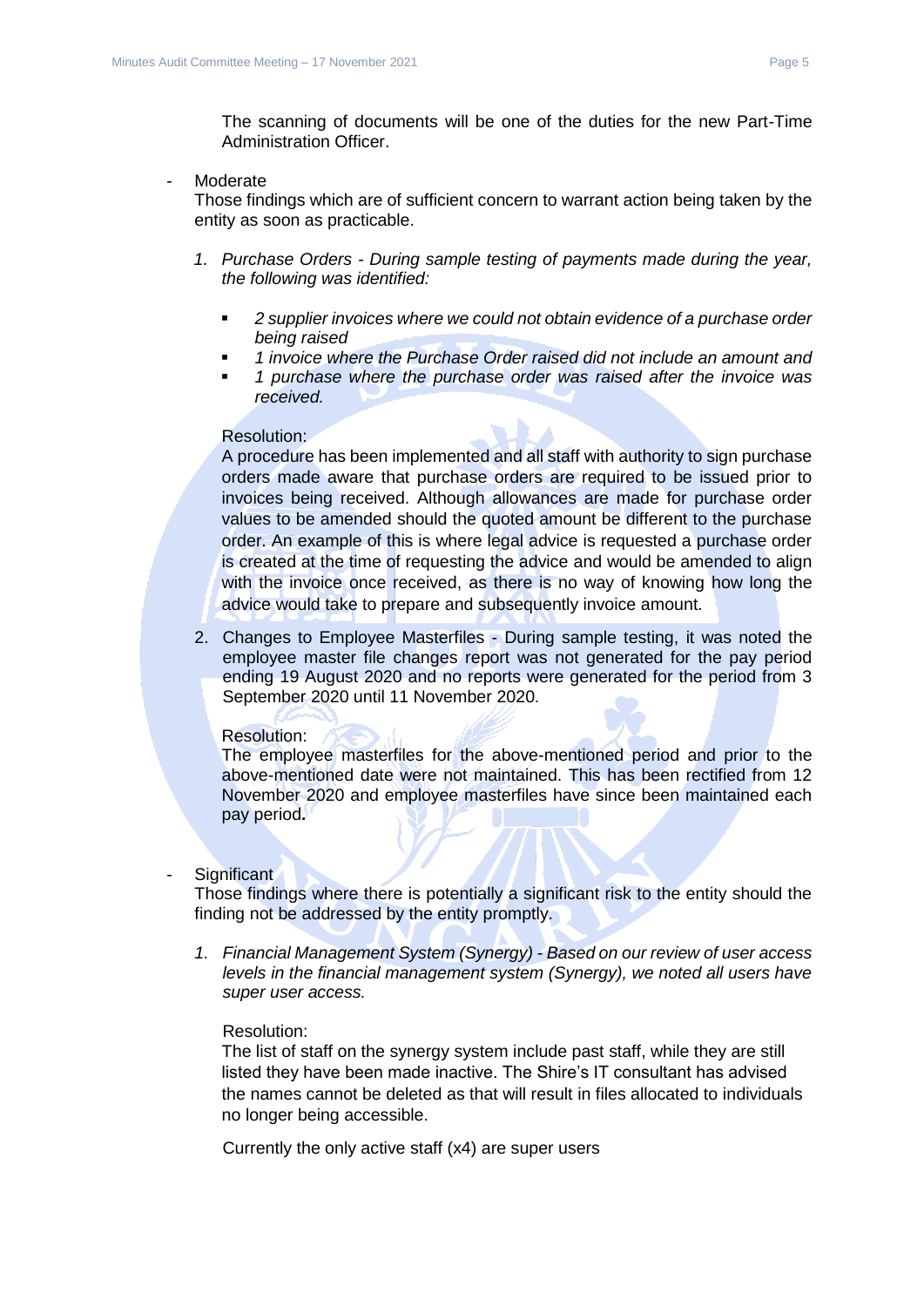*2. Quotations – Minimum Number not obtained - Based on purchase testing, it was noted approximately 11% of purchase transactions sampled did not have a sufficient numbers of supplier quotes as required under the Shire's purchasing policy. In addition. there was no documentation to explain why other quotes were not sought.* 

*These instances were for the period between July – November 2020. We note that a quote declaration form was implemented from December 2020 onwards.*

Resolution:

A process has now been implemented that requires quotes or proof of quotes requested or an explanation why quotes were not requested to be placed on the quotation register.

## **SHIRE OF NUNGARIN COMMUNITY STRATEGIC PLAN 2023**

| <b>Focus Area</b> | <b>Civic Leadership</b>                                         |  |
|-------------------|-----------------------------------------------------------------|--|
| <b>Aspiration</b> | A strong local democracy with an actively engaged community and |  |
|                   | effective partnership.                                          |  |
| <b>Objective</b>  | Annually review compliance methods.<br>16.7                     |  |

## **OTHER STRATEGIC LINKS**

Nil

## **STATUTORY ENVIRONMENT**

Local Government Act 1995, Section 7.9:

Requires the Auditor to examine the accounts and annual financial report by 31 December following the end of the financial year.

Local Government Act 1995, Section 7.12A:

Sets out the requirements for local governments in respect to audits. This includes the need to prepare a report to the Minister within 3 months of receiving the audit report if the auditor identifies any items it considers significant.

Local Government (Audit) Regulations 1996, section 10:

Requires the audit report to be forwarded to the Audit Committee within 30 days of completing the audit.

Local Government (Audit) Regulations 1996, section 16:

Describes the functions of the audit committee.

#### **SUSTAINABILITY AND RISK CONSIDERATIONS**

**Economic – (Impact on the Economy of the Shire and Region)** Nil

**Social – (Quality of life to community and / or affected land owners)**